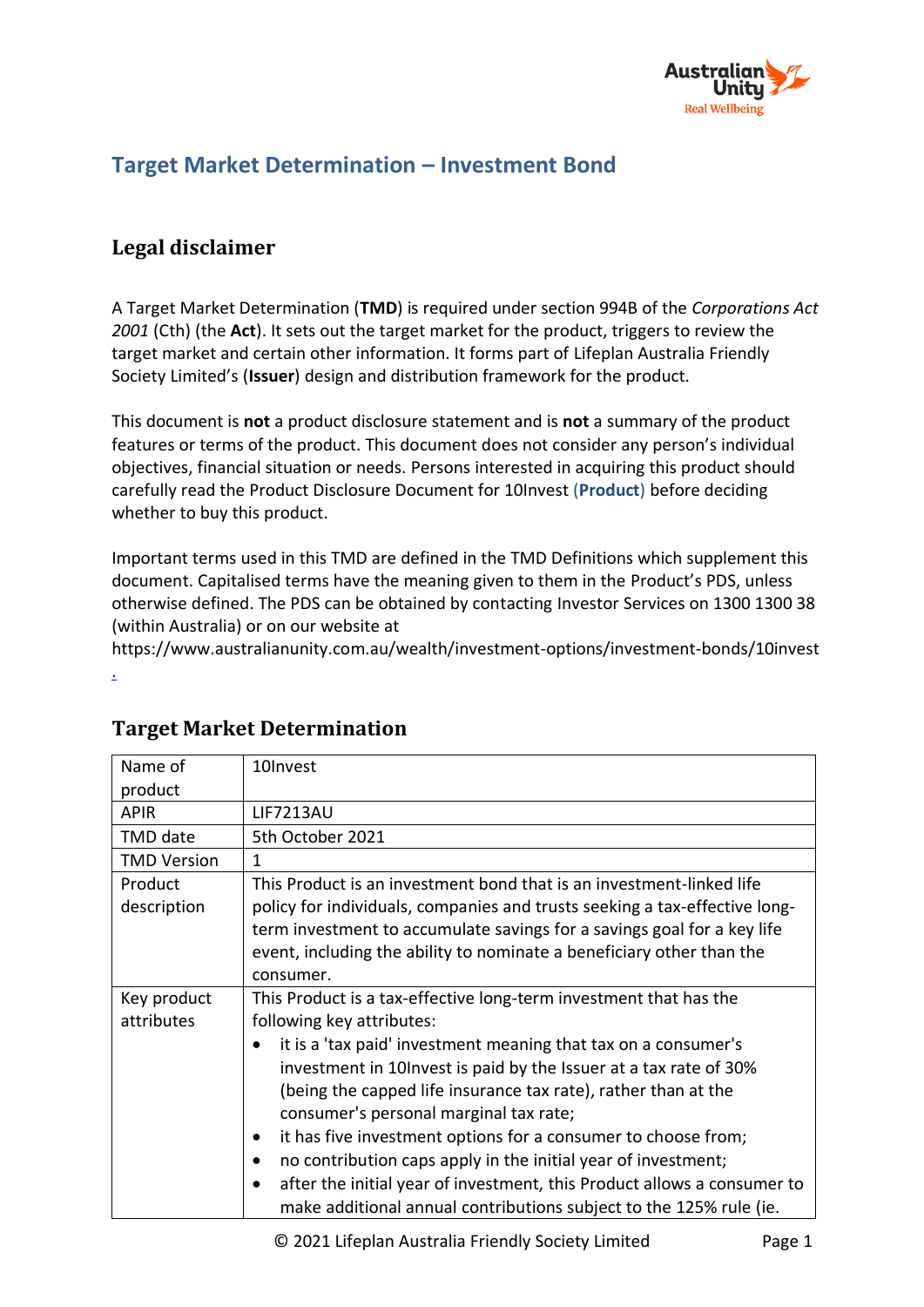

|                    | that contributions in each subsequent year do not exceed 125% of<br>the contributions in the previous year);<br>additional contributions in excess of 125% of the previous year's<br>$\bullet$<br>contributions can be made, however, the 10 year period after which<br>the tax benefit is reached will re-set;<br>after 10 years, a consumer may make withdrawals from their<br>$\bullet$<br>investment in 10Invest without paying any additional personal tax<br>(subject to the 10 year rule (ie. no withdrawals have been made<br>during the first 10 years) and the 125% rule;<br>if a consumer makes a withdrawal during the first 10 years, their<br>$\bullet$<br>investment earnings will be taxable. Although, the consumer will<br>benefit from a 30% tax offset against their assessable earnings.<br>it enables consumers to achieve investment returns without<br>$\bullet$<br>increasing their assessable income or impacting their entitlement to<br>social security benefits;<br>it allows a consumer to nominate beneficiaries outside a consumer's<br>$\bullet$<br>estate to provide certainty for estate planning;<br>it allows a consumer to nominate a Life Insured other than<br>$\bullet$<br>themselves as the Policy Owner; and<br>it allows consumers to establish a long-term regular savings plan,<br>٠<br>helping them reach a long-term savings goal for a key life event. |
|--------------------|---------------------------------------------------------------------------------------------------------------------------------------------------------------------------------------------------------------------------------------------------------------------------------------------------------------------------------------------------------------------------------------------------------------------------------------------------------------------------------------------------------------------------------------------------------------------------------------------------------------------------------------------------------------------------------------------------------------------------------------------------------------------------------------------------------------------------------------------------------------------------------------------------------------------------------------------------------------------------------------------------------------------------------------------------------------------------------------------------------------------------------------------------------------------------------------------------------------------------------------------------------------------------------------------------------------------------------------------------------------------------------------------------------|
| Issuer name        | Lifeplan Australia Friendly Society Limited                                                                                                                                                                                                                                                                                                                                                                                                                                                                                                                                                                                                                                                                                                                                                                                                                                                                                                                                                                                                                                                                                                                                                                                                                                                                                                                                                             |
| <b>Issuer AFSL</b> | 237989                                                                                                                                                                                                                                                                                                                                                                                                                                                                                                                                                                                                                                                                                                                                                                                                                                                                                                                                                                                                                                                                                                                                                                                                                                                                                                                                                                                                  |
| <b>Issuer ABN</b>  | 78 087 649 492                                                                                                                                                                                                                                                                                                                                                                                                                                                                                                                                                                                                                                                                                                                                                                                                                                                                                                                                                                                                                                                                                                                                                                                                                                                                                                                                                                                          |

# **Target Market**

**The Target Market is the class of persons who are the type of consumer set out below, who have the needs and objectives set out below and are in the financial situation set out below.** 

### **Needs and Objectives of Consumer**

Note: this section relates to the requirements of s994B(5)(b) of the Act.

### **Approach to target market**

### **TMD indicator key**

The Consumer Attributes for which the product is likely to be appropriate have been assessed using a red/amber/green rating methodology with appropriate colour coding:

```
In target market Potentially in target market Not considered in target market
```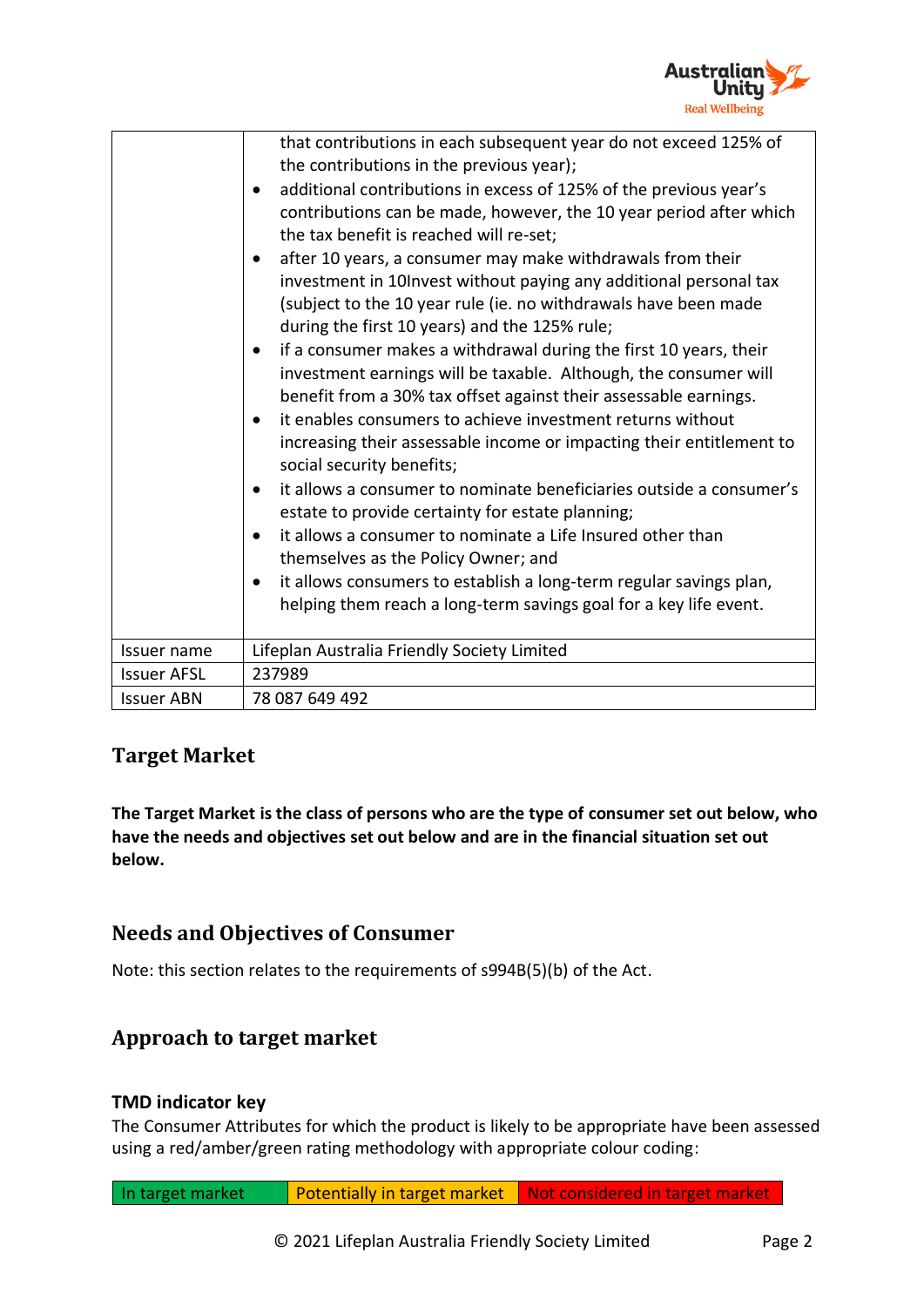

#### **Instructions**

In the tables below, Consumer Attributes, indicates a description of the likely objectives, financial situation and needs of the class of consumers that are considering this product. TMD indicator, indicates whether a consumer meeting the attribute in column 1 is likely to be in the target market for this product.

Generally, a consumer is unlikely to be in the target market for the product if:

- **one or more** of their Consumer Attributes correspond to a **red** rating, or
- **three or more** of their Consumer Attributes correspond to an **amber** rating.

#### **Type of Consumer**

The consumer can be an individual or joint individuals (aged 16 or over), a child aged 10 to 16 (with parental or guardian consent) or a company or trust.

This Product is not suitable for superannuation funds as both superannuation funds and investment bonds are tax paid investments, with superannuation funds being taxed at a rate of 15% which is lower than the 30% tax rate for investment bonds.

#### **Consumer objectives**

Individual/s, company or trust with any one or more of the following objectives to invest in a tax paid (capped at the life insurance tax rate of 30%) investment that:

- has no additional tax after 10 years (with consumers benefiting from a 30% tax offset where investment earnings are withdrawn within 10 years);
- offers the consumer investment options to choose from;
- no contribution caps in the initial year of investment;
- after the initial year of investment, allows for additional contributions (subject to the 125% rule);
- enables the achievement of investment returns without increasing the consumers assessable income or impacting your entitlement to social security benefits;
- allows a consumer to nominate beneficiaries outside a consumer's estate to provide certainty for estate planning;
- allows a consumer to nominate a Life Insured other than themselves; and
- allows consumers to establish a long-term regular savings plan, helping them reach a long-term savings goal for a key life event.

This Product is not suitable for:

- Superannuation contributions;
- consumers seeking regular income distributions that are calculated and paid by the product issuer; 1

<sup>1</sup> Consumer could set up their own distributions but that would require them to be comfortable with calculating and making those withdrawal requests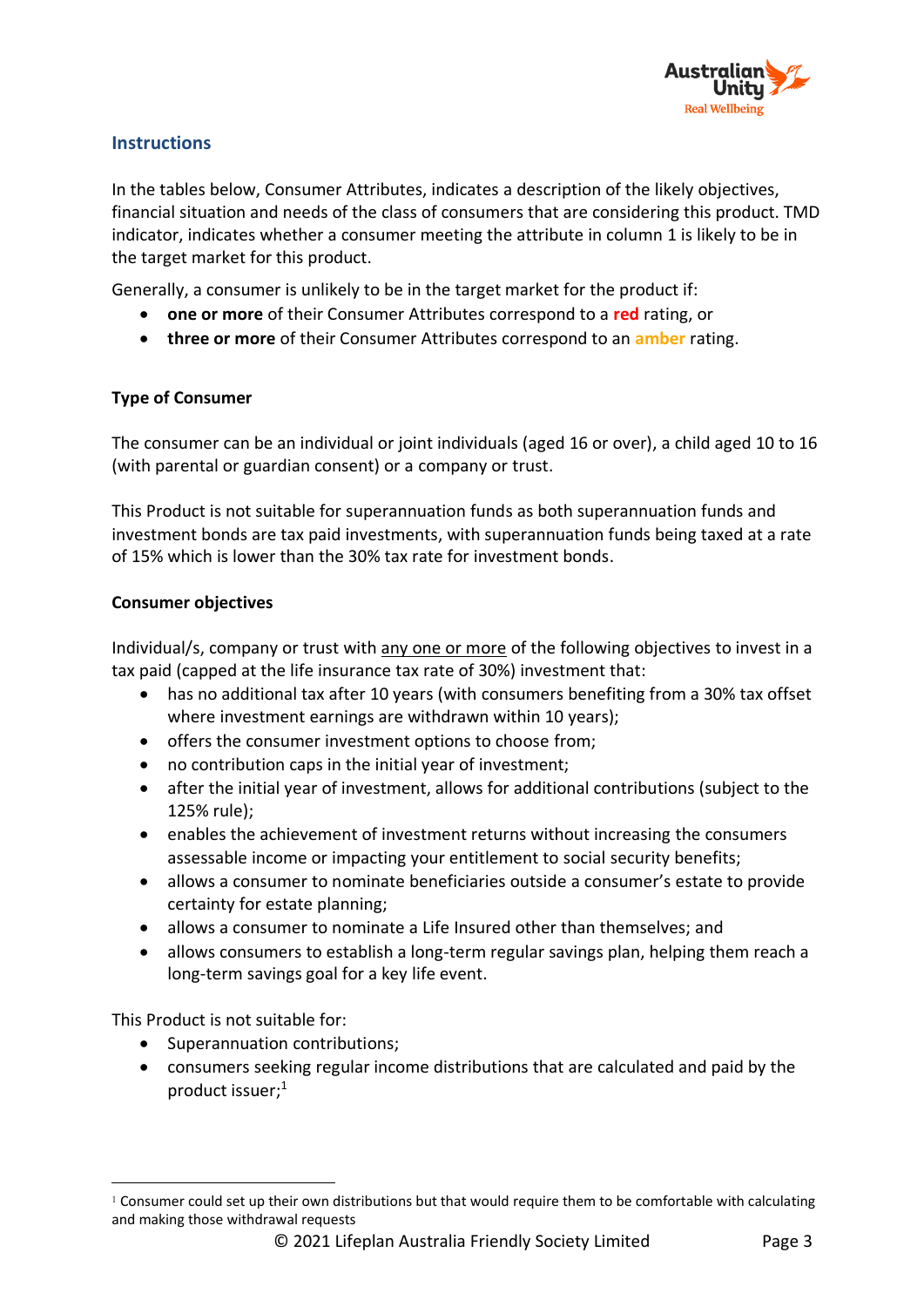

### **Level of decision making**

| <b>Consumer's desired level of decision</b><br>making | <b>Product</b><br>consistency<br>with target<br>market | <b>Product description including</b><br>key attributes: |
|-------------------------------------------------------|--------------------------------------------------------|---------------------------------------------------------|
| Investments chosen by consumer from                   |                                                        | 10 Invest offers consumers five                         |
| extensive investment menu, with                       |                                                        | investment options to choose                            |
| administration provided by the Issuer                 |                                                        | from. These options provide a                           |
| Investments chosen by consumer from                   |                                                        | range of risk levels from low to                        |
| limited investment menu, with                         |                                                        | high risk which enables                                 |
| administration provided by the Issuer                 |                                                        | consumers to choose an                                  |
| Default investment strategy applied                   |                                                        | investment option to match their                        |
| where no investments selection is made.               |                                                        | risk tolerance. Therefore,                              |
| Administration is provided by the Issuer              |                                                        | 10 Invest is likely to be                               |
|                                                       |                                                        | appropriate for consumers                               |
|                                                       |                                                        | seeking a limited investment                            |
|                                                       |                                                        | menu.                                                   |

### **Product investment menu**

| Consumer's desired type of products on investment menu      | <b>Product consistency</b><br>with target market |
|-------------------------------------------------------------|--------------------------------------------------|
| Sector specific options                                     |                                                  |
| Sub-sector specific options                                 |                                                  |
| Alternative investment options                              |                                                  |
| Active investment options - No manager choice               |                                                  |
| Active investment options – Some manager choice             |                                                  |
| Active investment options - Wide manager choice             |                                                  |
| Passive investment options, such as passive Exchange traded |                                                  |
| fund                                                        |                                                  |
| Ready-made diversified portfolio options                    |                                                  |
| Capital guarantee options                                   |                                                  |

### **Desired number of investment holdings**

| Consumer's desired holding of multiple investment options/<br>strategies | <b>Product consistency</b> |
|--------------------------------------------------------------------------|----------------------------|
| Low – consumer wishes to hold no more than 5 investment                  |                            |
|                                                                          |                            |
| options                                                                  |                            |
| Medium – consumer wishes to hold between 5 and 15                        |                            |
| investment options                                                       |                            |
| High - consumer wishes to hold more than 15 investments                  |                            |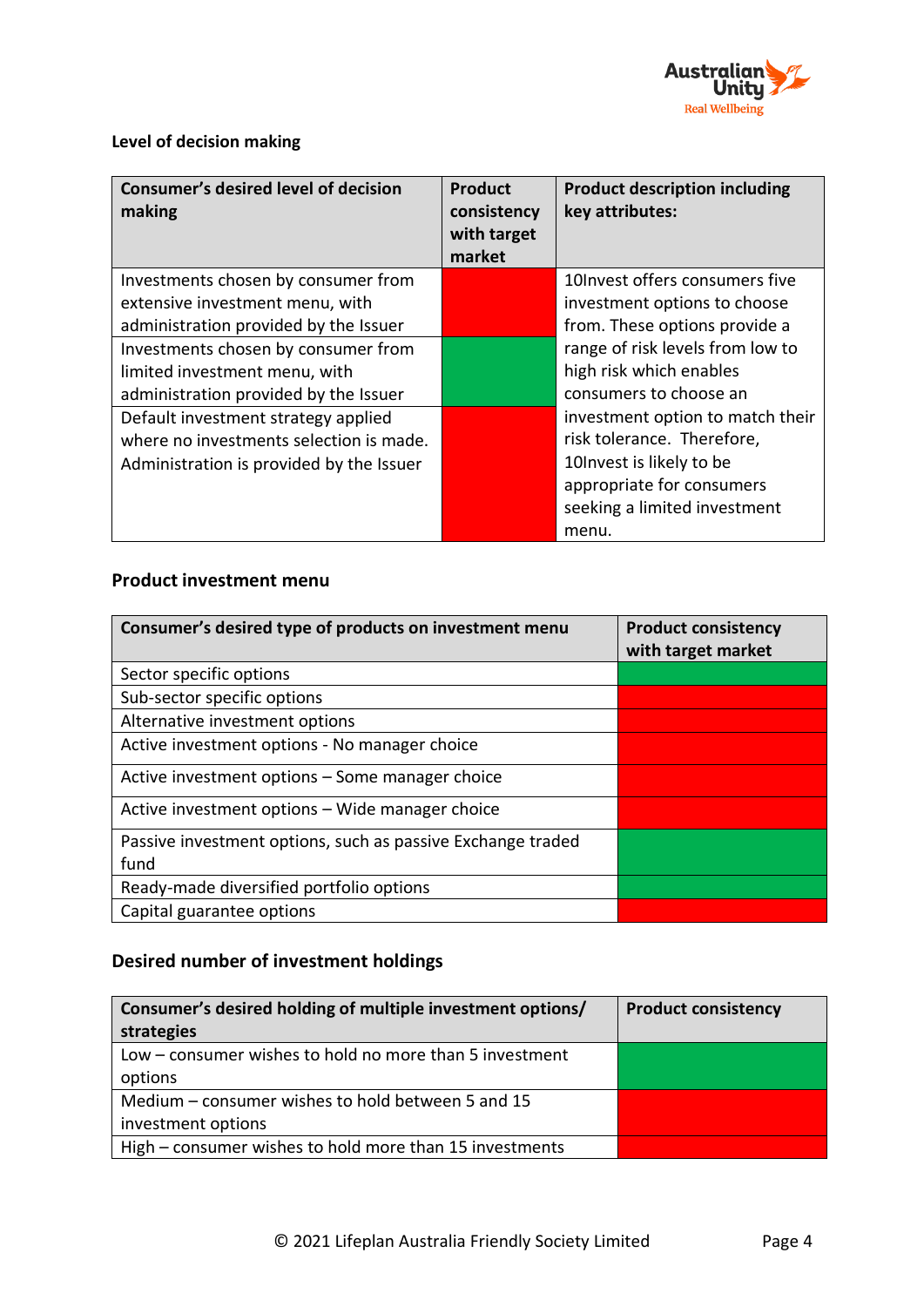

# **Financial situation of consumer**

### **Life stage of consumer**

| Life stage of consumer   | <b>Product consistency</b><br>with target market | <b>Product description including</b><br>key attributes:         |
|--------------------------|--------------------------------------------------|-----------------------------------------------------------------|
| Child (0-9)              |                                                  | 10Invest can be invested in by:                                 |
| Early Adolescence(10-15) |                                                  | individuals or joint                                            |
| Early Adulthood (16-40)  |                                                  | consumers aged 16 or                                            |
| Middle Adulthood (41-70) |                                                  | over;                                                           |
| Early Retirement (71-80) |                                                  | a child between the age                                         |
| Late Retirement (81+)    |                                                  | of 10 and 16 with<br>parental or guardian                       |
|                          |                                                  | consent; or                                                     |
|                          |                                                  | companies and trusts<br>(including deceased                     |
|                          |                                                  | estates) (in which case<br>the directors or trustees            |
|                          |                                                  | would be considered the<br>'consumers').                        |
|                          |                                                  | 10Invest can also be invested                                   |
|                          |                                                  | in on behalf of a child between<br>the ages of 1 to 16 and then |
|                          |                                                  | transferred to the child at a                                   |
|                          |                                                  | selected vesting age between                                    |
|                          |                                                  | 10 and 25 years old. The                                        |
|                          |                                                  | original policy owner, who                                      |
|                          |                                                  | must be above the age of 16,                                    |
|                          |                                                  | will hold the policy in their                                   |
|                          |                                                  | name until it vests to the child.                               |
|                          |                                                  | 10Invest allows consumers to                                    |
|                          |                                                  | establish a long-term regular                                   |
|                          |                                                  | savings plan, helping them                                      |
|                          |                                                  | reach a long-term savings goal<br>for a key event.              |
|                          |                                                  | For consumers in their late                                     |
|                          |                                                  | retirement phase, 10Invest<br>can also be used to improve       |
|                          |                                                  | Social Security entitlements<br>and allow for a regular         |
|                          |                                                  | withdrawal facility as a                                        |
|                          |                                                  | supplementary income<br>stream.                                 |
|                          |                                                  |                                                                 |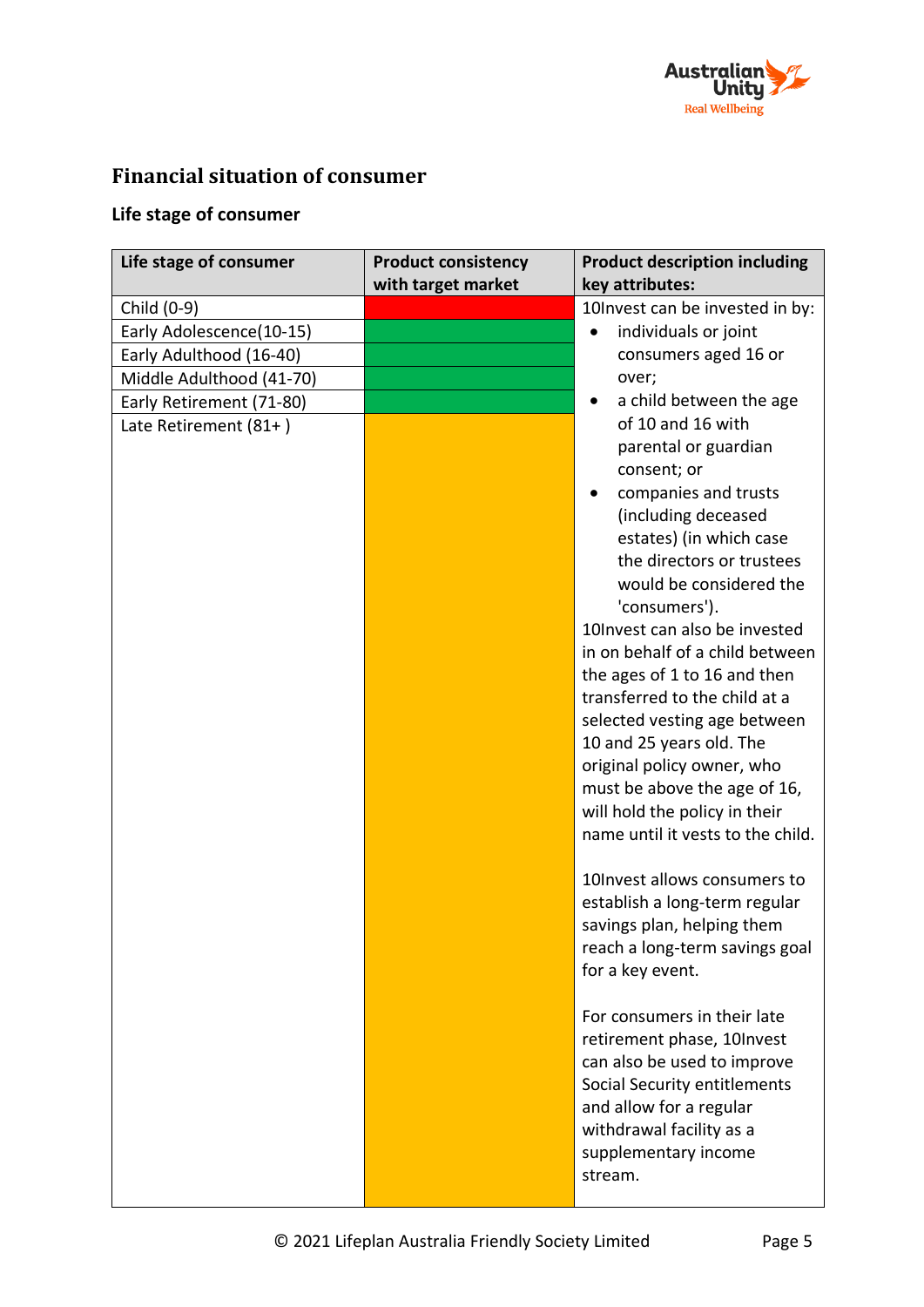

| Life stage of consumer | <b>Product consistency</b> | <b>Product description including</b>                                                                                                                                                                                                                        |
|------------------------|----------------------------|-------------------------------------------------------------------------------------------------------------------------------------------------------------------------------------------------------------------------------------------------------------|
|                        | with target market         | key attributes:                                                                                                                                                                                                                                             |
|                        |                            | As a result of this, 10 Invest is<br>likely to be appropriate for<br>consumers in early adulthood,<br>middle adulthood or early<br>retirement, but may also<br>potentially be appropriate for<br>consumers in their early<br>adolesces and late retirement. |

### **Intended size of investment**

| <b>Consumer's intended</b> | <b>Product consistency with</b> | <b>Product description including</b>                                                                                        |
|----------------------------|---------------------------------|-----------------------------------------------------------------------------------------------------------------------------|
| investment amount          | target market                   | key attributes:                                                                                                             |
| \$0 to \$999               |                                 | The minimum investment                                                                                                      |
| \$1,000 to \$249,999       |                                 | amount for 10 lnvest is \$1000.                                                                                             |
| \$250,000 to \$499,999     |                                 |                                                                                                                             |
| Over \$500,000             |                                 | There are no caps to an initial<br>contribution and any additional<br>annual contributions are limited<br>to the 125% rule. |
|                            |                                 | Therefore, 10 Invest is likely to be<br>appropriate for consumers who<br>are intending to invest \$1,000 or<br>more.        |

#### **Investment Timeframe**

| <b>Consumer's Intended</b><br><b>Investment Timeframe</b> | <b>Product consistency</b><br>with target market | <b>Product description including key</b><br>attributes:                                                                    |
|-----------------------------------------------------------|--------------------------------------------------|----------------------------------------------------------------------------------------------------------------------------|
| Less than 1 year                                          |                                                  | 10 Invest allows a consumer to invest in a<br>tax paid investment under which the                                          |
| 1 to 3 year                                               |                                                  | Issuer pays the tax on a consumer's<br>investment at a rate of 30% (being the                                              |
| 4 to 7 years                                              |                                                  | capped life insurance tax rate).                                                                                           |
| 8 to 10 years                                             |                                                  | After 10 years, a consumer may make<br>withdrawals from their investment in                                                |
| Greater than 10 years                                     |                                                  | 10 Invest without paying any additional<br>personal tax (subject to the 10 year rule<br>(ie. no withdrawals have been made |
|                                                           |                                                  | during the first 10 years) and the 125%                                                                                    |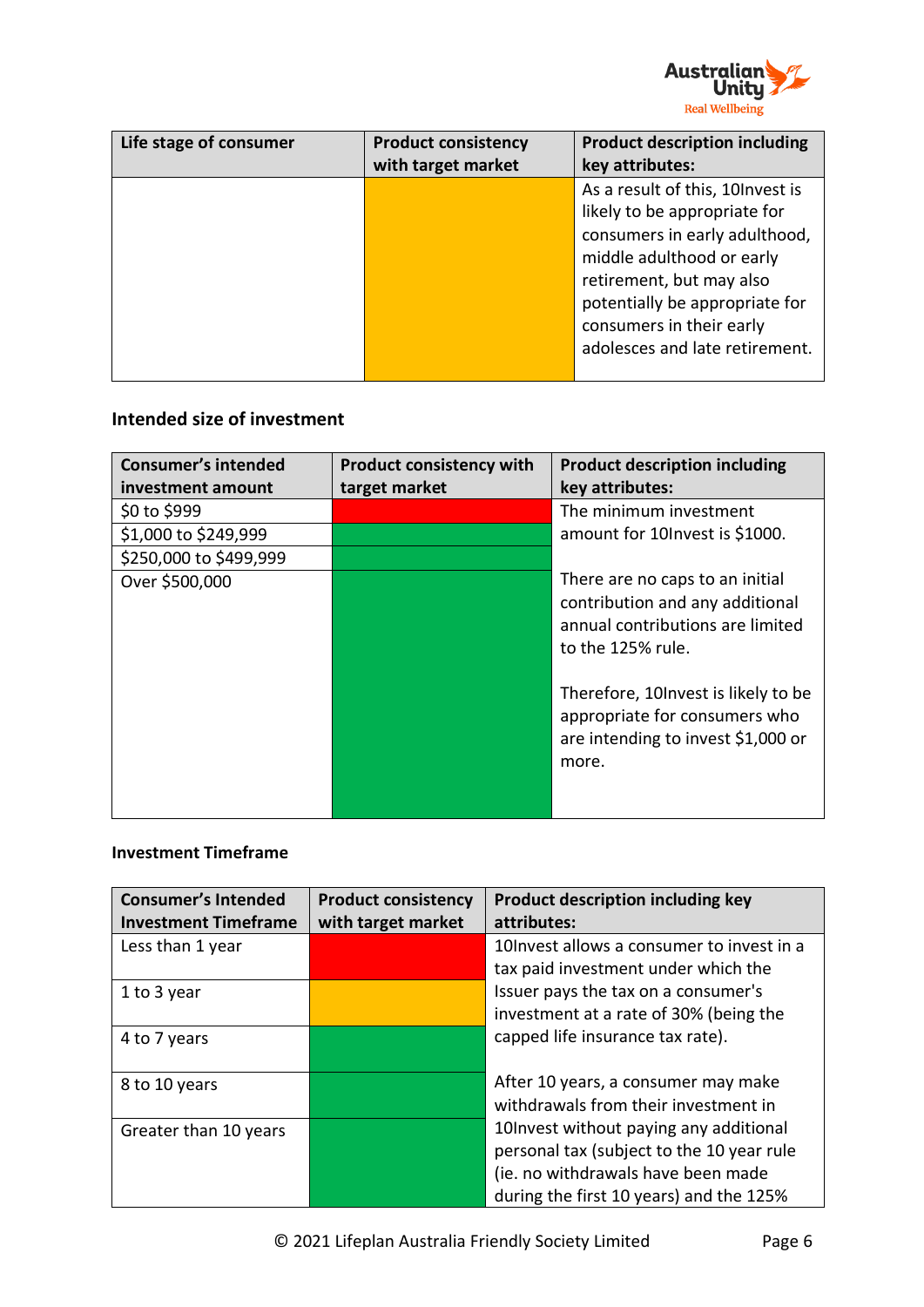

| <b>Consumer's Intended</b>  | <b>Product consistency</b> | Product description including key                                                                                                                                                                                                              |
|-----------------------------|----------------------------|------------------------------------------------------------------------------------------------------------------------------------------------------------------------------------------------------------------------------------------------|
| <b>Investment Timeframe</b> | with target market         | attributes:                                                                                                                                                                                                                                    |
|                             |                            | rule (ie. that contributions in each<br>subsequent year do not exceed 125% of<br>the contributions in the previous year)).                                                                                                                     |
|                             |                            | If a consumer makes a withdrawal during<br>the first 10 years, the investment earnings<br>will be taxable. Although, the consumer<br>will benefit from a 30% tax offset against<br>their assessable earnings.                                  |
|                             |                            | Therefore, whilst the taxation benefits<br>may be maximised if the investment in<br>10 Invest is held for 10 years, the<br>investment can be accessed at any time<br>with a taxation offset able to be applied to<br>the consumers tax return. |
|                             |                            | As a result, 10 Invest is likely to be<br>appropriate for consumers who have an<br>investment timeframe of 3 years or more.                                                                                                                    |
|                             |                            | Refer to the Consumer selected<br>investment options below for the<br>minimum recommended investment<br>period of the underlying investment<br>options.                                                                                        |

### **Access to Capital**

Consumers may redeem their investment at any time (subject to a minimum withdrawal of \$500.)

Under normal market conditions withdrawals are processed within 7 business days.

There are tax implications for withdrawals made within the first 10 years.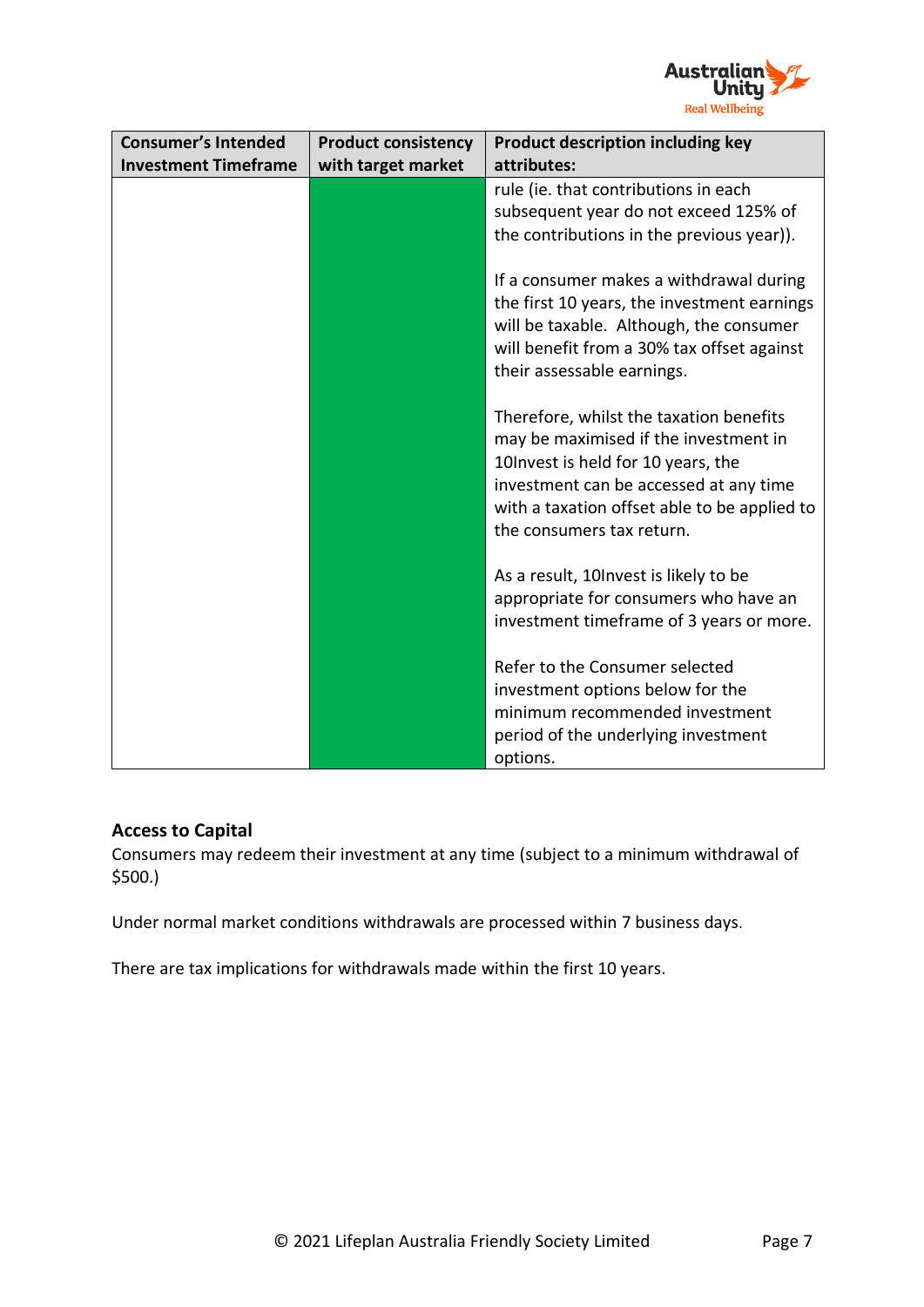

### **Consumer selected investment options**

This section of the TMD is relevant to customers who chose one or more investment options when entering the product (that is, customers that do not rely on the default investment option).

This product is consistent with a target market of consumers that wish to choose their own tolerance for risk.

The risk levels of each investment option are disclosed in the PDS and on the investment bond platform. They are also available as an Appendix to this TMD. These risk levels correspond to the Standard Risk Measure (SRM) jointly developed by the Financial Services Council (FSC) and the Association of Superannuation Funds of Australia (ASFA). The available investment options cover all SRM risk levels.

#### **Investment diversification**

Consumers can select from an investment menu of 5 investments enabling a diversified portfolio of assets that they would not be able to access in their own right. Where the consumer has selected a diversified investment option(s) further diversification might not be required.

Where consumers invest in a sector specific fund, they should consider diversifying their investment across multiple investment choices within the Product's investment menu or otherwise across their investable assets outside of superannuation.

For all funds that have a High or Very High Risk and Return profile, consumers also should consider diversifying across multiple investment options within the Product's investment menu or otherwise across their investable assets outside of superannuation.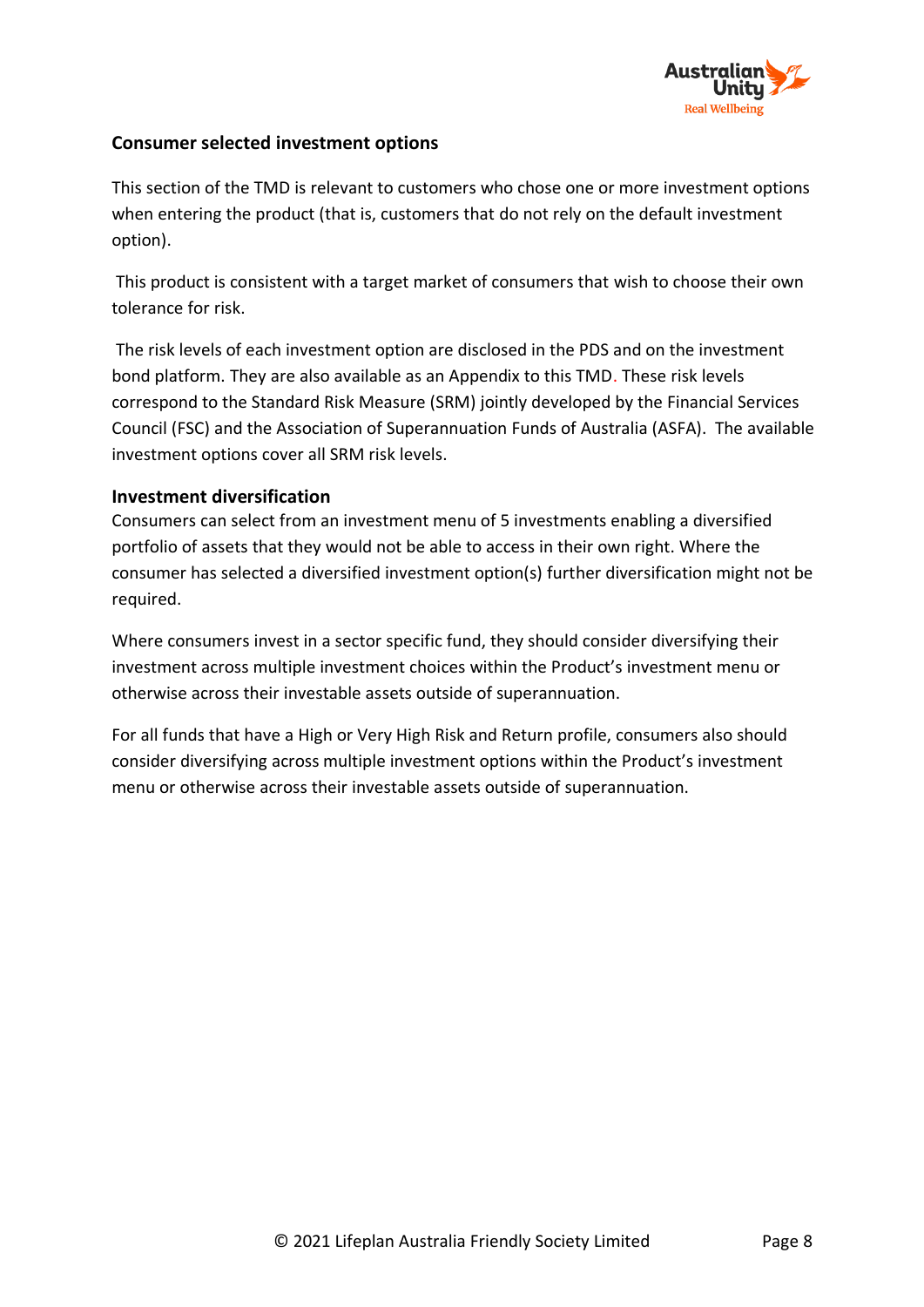

The investment options should be assessed against the consumer's attributes for the relevant portion of their portfolio, rather than the consumer's portfolio as a whole.

| Consumer's Risk (ability to bear loss) and Return profile |                         |                  |                  |
|-----------------------------------------------------------|-------------------------|------------------|------------------|
| Low                                                       | <b>Medium</b>           | High             | <b>Very High</b> |
|                                                           |                         |                  |                  |
| In target market                                          | In target market        | In target market | In target market |
|                                                           |                         |                  |                  |
| Possibly in                                               | In target market        | In target market | In target market |
|                                                           |                         |                  |                  |
| Not in target                                             | Possibly in target      | In target market | In target market |
|                                                           |                         |                  |                  |
| Not in target<br>market                                   | Not in target<br>market | In target market | In target market |
|                                                           | target market<br>market | market           |                  |

# **Other elements of TMD**

# **Appropriateness requirements**

Note: this section relates to the requirements of s994B(8)(b) of the Act and RG 274.64–66.

Explanation of consistency of key attributes with TMD

The Issuer has assessed the Product and formed the view that the Product, including its key attributes, is likely to be consistent with the likely objectives, financial situation and needs of investors in the target market because:

- 10Invest is a long-term 'tax paid' investment product with small investment menu of low-cost passive investment options with a range of risk and return characteristics;
- 10Invest allows a consumers to establish a long-term regular savings plan, helping them reach a long-term savings goal for a key life event 10Invest;
- 10Invest enables a consumer to achieve investment returns without increasing their assessable income or impacting your entitlement to social security benefits;
- 10Invest allows a consumer to nominate beneficiaries outside a consumer's estate to provide certainty for estate planning..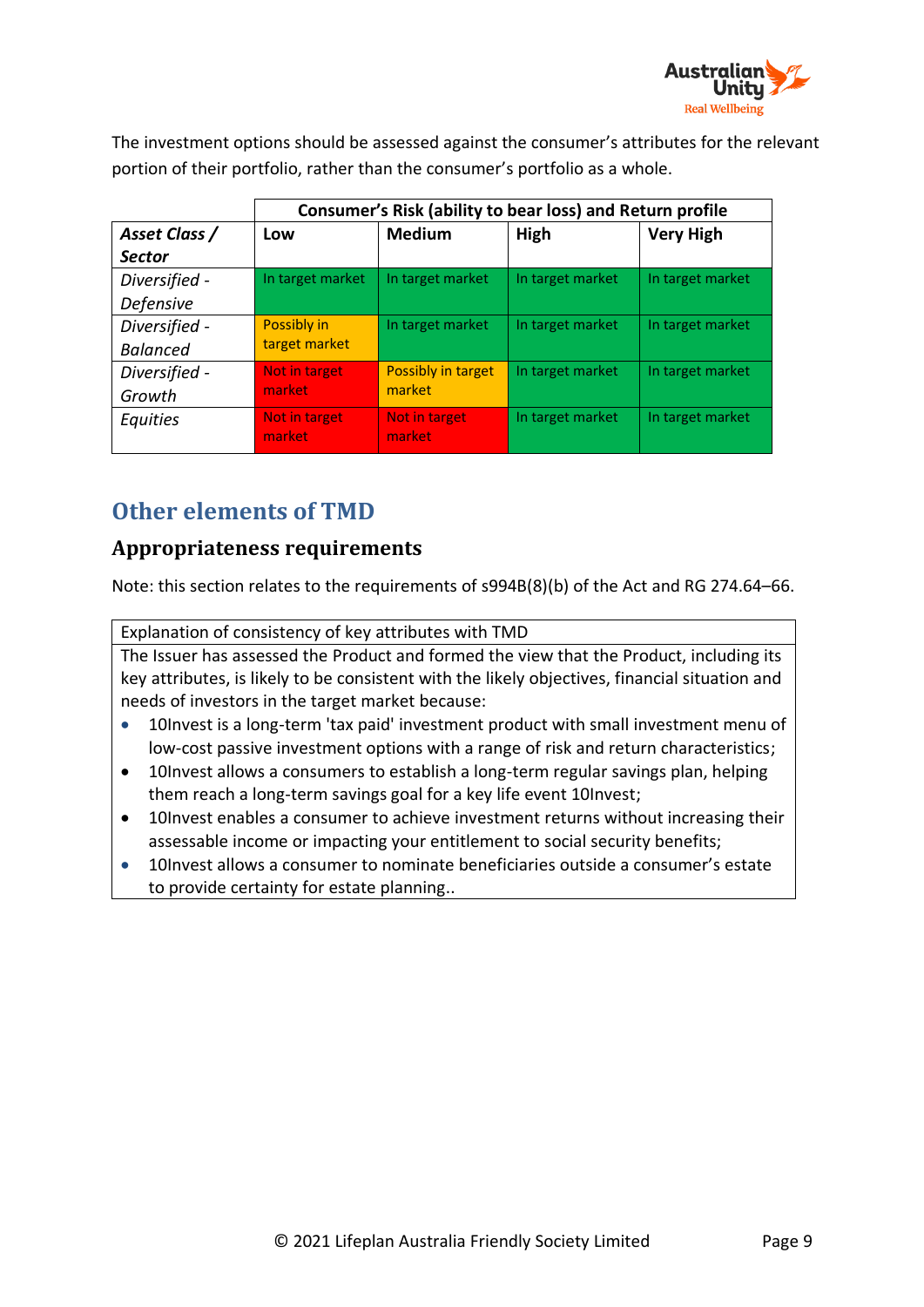

# **Distribution Conditions/Restrictions**

Note: this section relates to the requirements of s994B(5)(c) of the Act.

| <b>Distribution Chanel</b>  | <b>Distribution Condition</b>                                                                                                                                                            |
|-----------------------------|------------------------------------------------------------------------------------------------------------------------------------------------------------------------------------------|
| Direct Distribution Only    | The application form for the Product includes TMD<br>related questions that a consumer will need to provide<br>information in relation to.                                               |
| Financial advised consumers | Financial advisers must be authorized by the Issuer and<br>are required to have reviewed and considered this<br>TMD as part of their processes for providing advice to<br>their clients. |

### **Appropriateness requirements – distribution conditions**

Note: this section relates to s994B(8)(a) of the Act and RG 274.100.

The Issuer has assessed the distribution conditions and formed the view that the distribution conditions will make it more likely that consumers who acquire the Product will be in the target market because:

- the Issuer's distribution channel for this Product is restricted to direct distribution by the Issuer and financial advisers who are authorised by the Issuer to distribute the Product;
- employees of the Issuer involved in the distribution of this Product will be required to follow the Issuer's internal procedures for the approval of applications for the Product; and
- financial advisers involved in the distribution of this Product must be authorised by the Issuer and are required to have reviewed and considered the TMD.

# **Review Triggers**

Note: this section relates to the requirements of s994B(5)(d) of the Act.

Where the Issuer of the TMD has determined that any of the following has occurred:

- a) ASIC reportable significant dealing outside of the TMD.
- b) Significant or unexpectedly high number of complaints (as defined in section 994A(1) of the Act) regarding the Product where the Issuer considers this reasonably suggests that this TMD is no longer appropriate.
- c) Material change to key product attributes, terms and/or conditions where the Issuer considers this reasonably suggests that this TMD is no longer appropriate.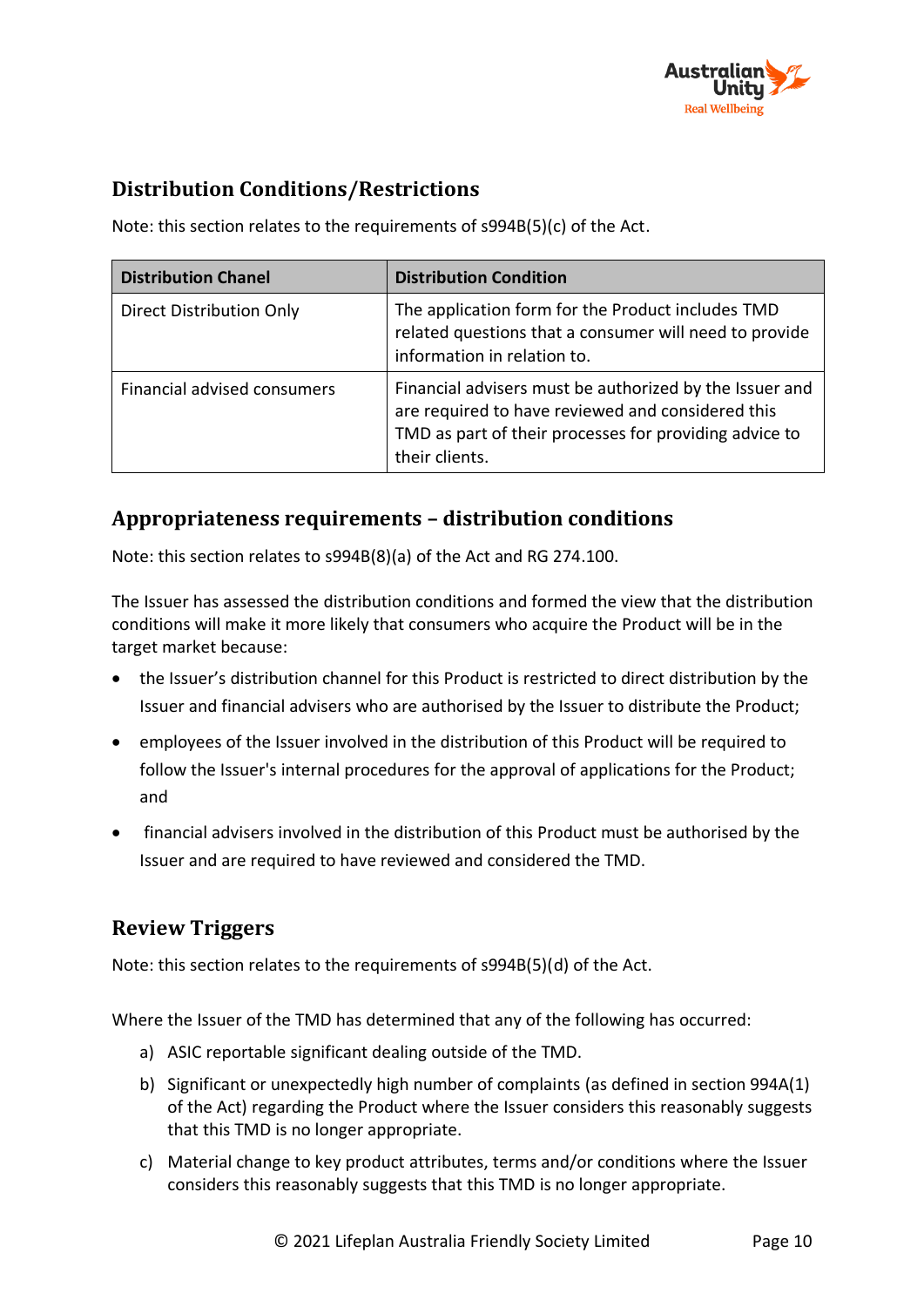

- d) The use of Product Intervention Powers, regulator orders or directions in relation to the distribution of this Product where the Issuer considers this reasonably suggests that this TMD is no longer appropriate.
- e) A significant breach event relating to the design or distribution of this product where the Issuer considers this would reasonably suggest that (i) this Product is unsuitable for a particular cohort of consumers and (ii) the TMD may no longer be appropriate.
- f) A significant or unexpectedly high number of clients do not receive discounted tax treatment upon withdrawal (e.g. withdrawal prior to the 8<sup>th</sup> year of the investment being initiated).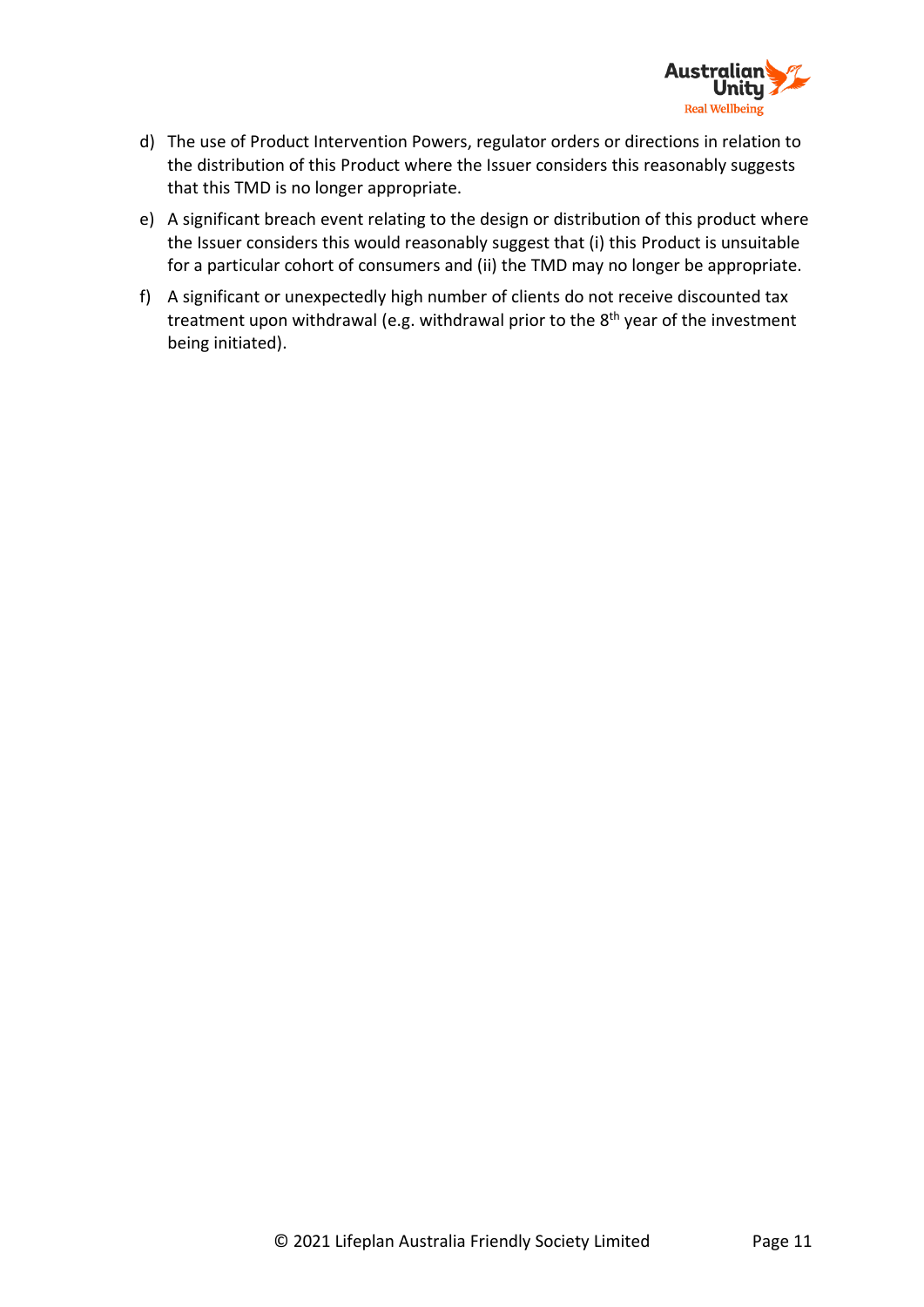

### **Maximum period for reviews**

Note: this section relates to the requirements of s994B(5)(e) and (f) of the Act.

| <b>Review periods</b> | <b>Maximum period for review</b> |
|-----------------------|----------------------------------|
| Initial review        | 1 year and 3 months              |
| Subsequent review     | 3 years and 3 months             |

The review period allows for the collection of data for 1 year/3 years, plus three months for the completion of the review.

## **Distributor Information Reporting Requirements**

**Regulated person(s) Requirement Reporting deadline** All distributors  $\Box$  To the extent a distributor is aware of dealings outside the target market these should be reported to the Issuer, including reason why acquisition is outside of target market, and whether acquisition occurred under personal advice. Quarterly \* All distributors  $\vert$  Complaints (as defined in section 994A(1) of the Act) where the nature of the complaints relate to the Product. The distributor should provide all the content of the complaint, having regard to privacy. Quarterly \* All distributors  $\vert$  Significant dealing outside of the TMD under s994F(6) of the Act. As soon as practicable but no later than 10 business days after distributor becomes aware of the significant dealing.

Note: this section relates to the requirements of s994B(5)(g) and (h) of the Act.

\* Quarterly reporting is due 10 business days after the end of the March, June, September and December quarters.

Distributors must report to Lifeplan Australia Friendly Society Limited using the method specified on the website: [https://www.australianunity.com.au/wealth/distributor-complaints.](https://www.australianunity.com.au/wealth/distributor-complaints)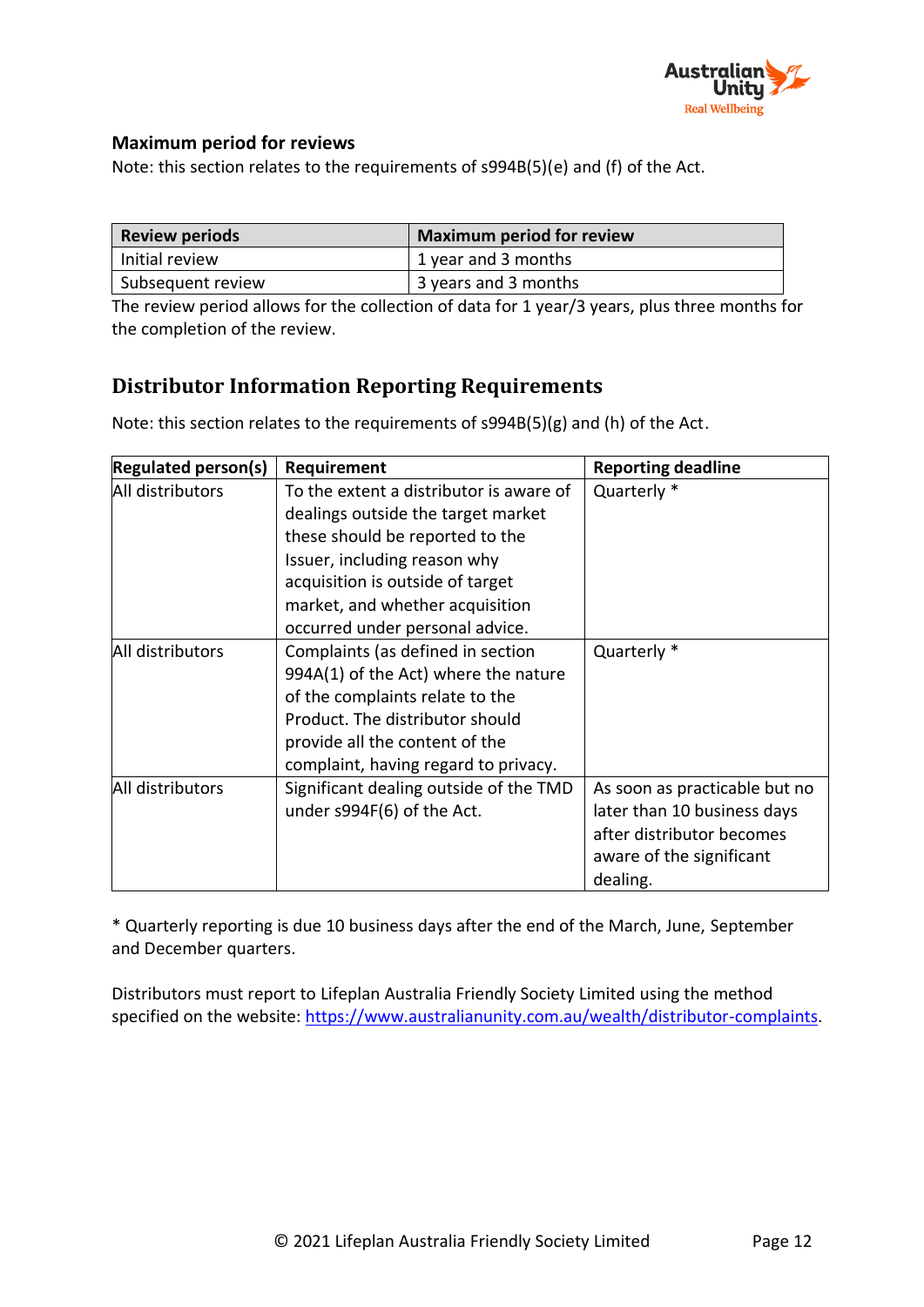

### **Copyright & Disclaimer**

This target market determination (**TMD**) is made by Lifeplan Australia Friendly Society Limited ABN 78 087 649 492, AFS Licence No. 237989 (**Issuer**) pursuant to section 994B of the Corporations Act 2001 (Cth). The Issuer is the issuer of the Product.

This document is not a summary of the Product, or the Product Disclosure Statement for the Product (**PDS**). It does not (and is not intended to) set out a summary of the terms or features of the Product.

This document is intended to provide a record of the Issuer's assessment of the Product, which forms the basis of this TMD. It also details the Product's distribution channel(s) and distribution strategy which must align to this TMD. This document is also used as a basis for the periodic review of the Product's suitability for distribution to the identified target market.

This document does not (and is not intended to) provide or constitute financial product advice. The target market described in this TMD is general in nature only and does not make any statement or representation that a particular person is or is not in the target market described in this TMD. This TMD does not take into account the objectives, financial situation and needs of any particular person and the Issuer makes no representation as to whether or not the Product is suitable for any particular person.

Prior to making any decision in relation to the Product, consumers should obtain and consider the PDS, and obtain financial product advice if necessary. This TMD should not be taken by a person to be a substitute for obtaining and considering the PDS or obtaining financial product advice that takes into account the person's objectives, financial situation and needs.

An investment in the Product is subject to investment risk, including delays on the payment of withdrawal proceeds and the loss of income or the principal invested. While any forecasts, estimates and opinions in this material are made on a reasonable basis, actual future results and performance of the Product may differ materially from the forecasts, estimates and opinions set out in this TMD. No guarantee as to the repayment of capital, the performance of the Product or any rate of return described in this TMD is made by the Issuer or any other person.

This material is not intended for distribution to, or use by, any person in any jurisdiction or country where such distribution or use would be contrary to local law or regulation.

The Issuer, and its officers, employees, agents and advisers, believe that the information in this TMD and the sources on which the information is based (which may be sourced from third parties) are correct as at the date of this TMD. While every care has been taken in the preparation of this TMD, no warranty of accuracy or reliability is given and no responsibility for the information is accepted by Issuer, or its officers, employees, agents or advisers. To the fullest extent permitted under law, the Issuer excludes all liability for information provided in this TMD.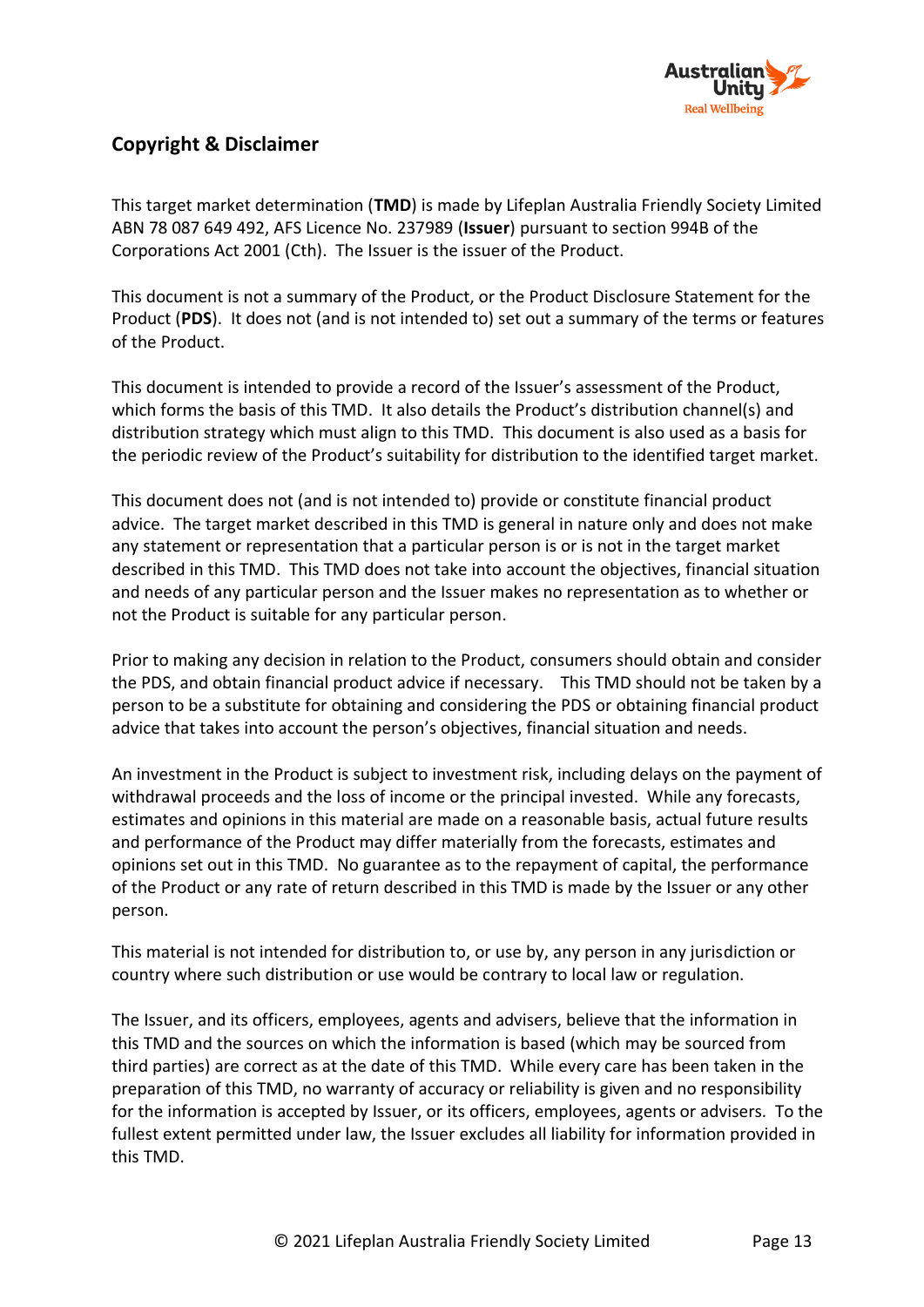

# **Definitions**

| <b>Term</b>                                                                                                                                                                                                                                                                                                                                                                                                                                                                                                                                                                                                                                                                                                                                                                                                                                                                                                                                                                                                                                       | <b>Definition</b>                                                                                                                                                                                                                                                                                                                                                                                                                      |  |
|---------------------------------------------------------------------------------------------------------------------------------------------------------------------------------------------------------------------------------------------------------------------------------------------------------------------------------------------------------------------------------------------------------------------------------------------------------------------------------------------------------------------------------------------------------------------------------------------------------------------------------------------------------------------------------------------------------------------------------------------------------------------------------------------------------------------------------------------------------------------------------------------------------------------------------------------------------------------------------------------------------------------------------------------------|----------------------------------------------------------------------------------------------------------------------------------------------------------------------------------------------------------------------------------------------------------------------------------------------------------------------------------------------------------------------------------------------------------------------------------------|--|
| Consumer's Risk (ability to bear loss) and Return profile                                                                                                                                                                                                                                                                                                                                                                                                                                                                                                                                                                                                                                                                                                                                                                                                                                                                                                                                                                                         |                                                                                                                                                                                                                                                                                                                                                                                                                                        |  |
| Issuers should undertake a comprehensive risk assessment for each product. The FSC recommends<br>adoption of the Standard Risk Measure (SRM) to calculate the likely number of negative annual returns<br>over a 20 year period, using the guidance and methodology outlined in the <b>Standard Risk Measure</b><br><b>Guidance Paper For Trustees</b> . SRM is not a complete assessment of risk and potential loss. For example, it<br>does not detail important issues such as the potential size of a negative return or that a positive return<br>could still be less than a consumer requires to meet their investment objectives/needs. Issuers may wish<br>to supplement the SRM methodology by also considering other risk factors. For example, some products<br>may use leverage, derivatives or short selling, may have liquidity or withdrawal limitations, or otherwise<br>may have a complex structure or increased investment risks, which should be documented together with<br>the SRM to substantiate the product risk rating. |                                                                                                                                                                                                                                                                                                                                                                                                                                        |  |
| A consumer's desired product return profile would generally take into account the impact of fees, costs<br>and taxes.                                                                                                                                                                                                                                                                                                                                                                                                                                                                                                                                                                                                                                                                                                                                                                                                                                                                                                                             |                                                                                                                                                                                                                                                                                                                                                                                                                                        |  |
| Low                                                                                                                                                                                                                                                                                                                                                                                                                                                                                                                                                                                                                                                                                                                                                                                                                                                                                                                                                                                                                                               | The consumer is conservative or low risk in nature, seeks to minimise<br>potential losses (e.g. has the ability to bear up to 1 negative return over a 20<br>year period (SRM 1 to 2)) and is comfortable with a low target return profile.<br>Consumer typically prefers defensive assets such as cash and fixed income.                                                                                                              |  |
| Medium                                                                                                                                                                                                                                                                                                                                                                                                                                                                                                                                                                                                                                                                                                                                                                                                                                                                                                                                                                                                                                            | The consumer is moderate or medium risk in nature, seeking to minimise<br>potential losses (e.g. has the ability to bear up to 4 negative returns over a 20<br>year period (SRM 3 to 5)) and comfortable with a moderate target return<br>profile.<br>Consumer typically prefers a balance of growth assets such as shares,<br>property and alternative assets and defensive assets such as cash and fixed<br>income.                  |  |
| High                                                                                                                                                                                                                                                                                                                                                                                                                                                                                                                                                                                                                                                                                                                                                                                                                                                                                                                                                                                                                                              | The consumer is higher risk in nature and can accept higher potential losses<br>(e.g. has the ability to bear up to 6 negative returns over a 20 year period<br>(SRM 6)) in order to target a higher target return profile.<br>Consumer typically prefers predominantly growth assets such as shares,<br>property and alternative assets with only a smaller or moderate holding in<br>defensive assets such as cash and fixed income. |  |
| Very high                                                                                                                                                                                                                                                                                                                                                                                                                                                                                                                                                                                                                                                                                                                                                                                                                                                                                                                                                                                                                                         | The consumer has a more aggressive or very high risk appetite, seeks to<br>maximise returns and can accept higher potential losses (e.g. has the ability<br>to bear 6 or more negative returns over a 20 year period (SRM 7) and<br>possibly other risk factors, such as leverage).<br>Consumer typically prefers growth assets such as shares, property and<br>alternative assets.                                                    |  |
| <b>Distributor Reporting</b>                                                                                                                                                                                                                                                                                                                                                                                                                                                                                                                                                                                                                                                                                                                                                                                                                                                                                                                                                                                                                      |                                                                                                                                                                                                                                                                                                                                                                                                                                        |  |
| Significant dealings                                                                                                                                                                                                                                                                                                                                                                                                                                                                                                                                                                                                                                                                                                                                                                                                                                                                                                                                                                                                                              | Section 994F(6) of the Act requires distributors to notify the issuer if they<br>become aware of a significant dealing in the product that is not consistent<br>with the TMD. Neither the Act nor ASIC defines when a dealing is 'significant'<br>and distributors have discretion to apply its ordinary meaning.                                                                                                                      |  |